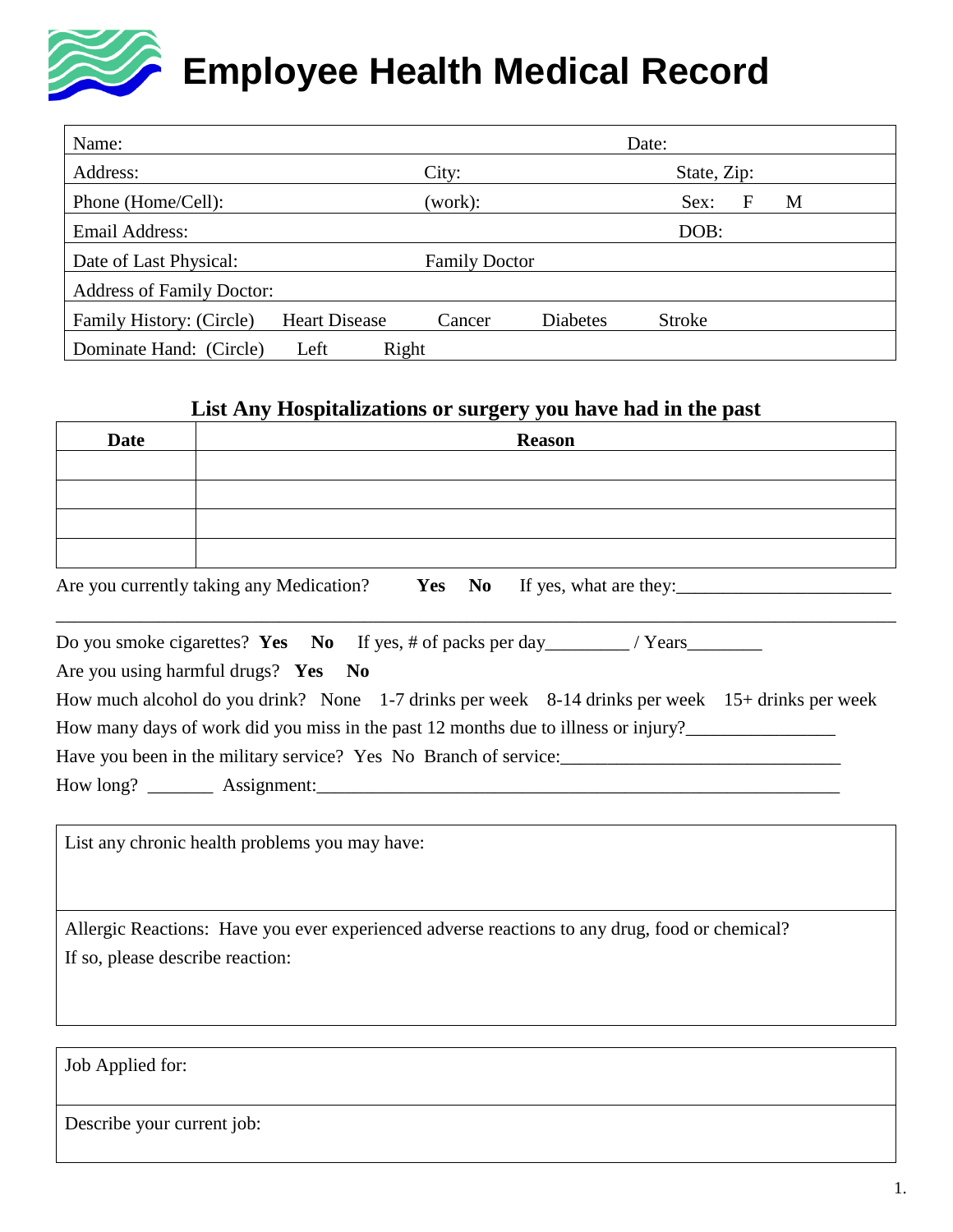#### Please check if you have or have had any in the past: The statements made on this form are true and complete

| 1              | Weight $loss > 10$ lbs w/o diet  | 28 | <b>Breast lumps</b>         | 55 | Frequent diarrhea          | 82  | Head injury                    |
|----------------|----------------------------------|----|-----------------------------|----|----------------------------|-----|--------------------------------|
| $\overline{2}$ | Recent weight gain of $> 10$ lbs | 29 | <b>Breast surgery</b>       | 56 | Hepatitis or jaundice      | 83  | Concussion                     |
| 3              | Change in appetite               | 30 | Frequent coughs             | 57 | Hernia                     | 84  | Loss of consciousness          |
| $\overline{4}$ | Persistent fatigue               | 31 | <b>Bronchitis</b>           | 58 | Kidney infection           | 85  | Memory loss                    |
| 5              | Night sweats                     | 32 | Emphysema                   | 59 | <b>Bladder</b> infection   | 86  | Sleep disturbance              |
| 6              | Skin rash                        | 33 | Asthma or wheezing          | 60 | Kidney stones              | 87  | <b>Nervousness</b>             |
| 7              | Glaucoma/cataracts               | 34 | Pneumonia                   | 61 | Painful urination          | 88  | Mental illness                 |
| 8              | Wear glasses or contacts         | 35 | Coughed up blood            | 62 | Bloody urine               | 89  | Fear of heights                |
| 9              | Blurred vision / double vision   | 36 | High blood pressure         | 63 | Urinating frequently night | 90  | <b>Diabetes</b>                |
| 10             | Eyes sensitive to light          | 37 | Shortness of breath         | 64 | Discharge from penis       | 91  | Thyroid problems               |
| 11             | Sinus pain                       | 38 | Sleep on 2 more pillows     | 65 | Arthritis                  | 92  | Goiter                         |
| 12             | Ear surgery                      | 39 | Heart attack                | 66 | Tendonitis/bursitis        | 93  | Rheumatic fever                |
| 13             | Ear pain or discharge            | 40 | <b>Stroke</b>               | 67 | Swelling of joints         | 94  | Polio                          |
| 14             | Ear infection                    | 41 | Chest pain / angina         | 68 | Fracture                   | 95  | Tuberculosis                   |
| 15             | Frequent/ severe headache        | 42 | Palpitation / heart flutter | 69 | Dislocation of joint       | 96  | Venereal disease               |
| 16             | <b>Dizziness</b>                 | 43 | Heart murmur                | 70 | Arm pain                   | 97  | Cancer                         |
| 17             | Fainting                         | 44 | Calf pain                   | 71 | Arm/leg weakness           | 98  | Multiple sclerosis             |
| 18             | Hearing aid                      | 45 | Ankle swelling              | 72 | Weakness/tingling fingers  | 99  | Carpal tunnel syndrome         |
| 19             | Change in hearing                | 46 | <b>Blood</b> clots          | 73 | Hand surgery               | 100 | <b>Silicosis</b>               |
| 20             | Anorexia                         | 47 | Repeated infection          | 74 | Knee injury/surgery        | 101 | Asbestosis                     |
| 21             | Bulimia                          | 48 | Frequent indigestion        | 75 | Foot problems              | 102 | Seizures/convulsions           |
| 22             | Recurrent mouth sores            | 49 | Stomach pain                | 76 | Muscle spasm               |     | <b>For Women</b>               |
| 23             | Bleeding gums                    | 50 | Vomited blood               | 77 | Back pain/injury           | 103 | Problems with periods          |
| 24             | Difficulty swallowing            | 51 | Change in bowl habits       | 78 | Back surgery               | 104 | Pregnancies #                  |
| 25             | Persistent hoarseness            | 52 | Bloody/black bowl           | 79 | Tremors                    | 105 | Problems with<br>pregnancy     |
| 26             | Neck injury                      | 53 | Frequent constipation       | 80 | Anemia                     | 106 | Are you pregnant now           |
| 27             | Neck radiation                   | 54 | Hemorrhoids                 | 81 | <b>Blood</b> transfusion   | 107 | Last menstrual period<br>Date: |

#### **Signature of patient Date**

#### **Please check if you have ever:**

| Been, or now involved in litigation for personal injury | Been made ill by your work       |
|---------------------------------------------------------|----------------------------------|
| Been discharged from the military for health reasons    | Received workers compensation    |
| Been rejected from the military for health reasons      | Filed workers compensation claim |
| Been refused employment for health reasons              | Been refused life insurance      |
| Been forced to give up a job for health reasons         | Collected pension for disability |
| Moved from your home because of health risks            | Worked with radioactive material |

\_\_\_\_\_\_\_\_\_\_\_\_\_\_\_\_\_\_\_\_\_\_\_\_\_\_\_\_\_\_\_\_\_\_\_\_\_\_\_\_\_\_\_\_\_\_\_\_\_\_\_\_\_\_\_\_\_\_\_\_\_\_\_\_\_\_\_\_\_\_\_\_\_\_\_\_\_\_\_\_\_\_\_\_\_\_

\_\_\_\_\_\_\_\_\_\_\_\_\_\_\_\_\_\_\_\_\_\_\_\_\_\_\_\_\_\_\_\_\_\_\_\_\_\_\_\_\_\_\_\_\_\_ \_\_\_\_\_\_\_\_\_\_\_\_\_\_\_\_\_\_\_\_

Patient Name:\_\_\_\_\_\_\_\_\_\_\_\_\_\_\_\_\_\_\_\_\_\_\_\_\_\_\_\_\_\_\_\_\_\_\_\_\_\_\_\_\_\_\_ DOB:\_\_\_\_\_\_\_\_\_\_\_\_\_\_\_\_\_\_\_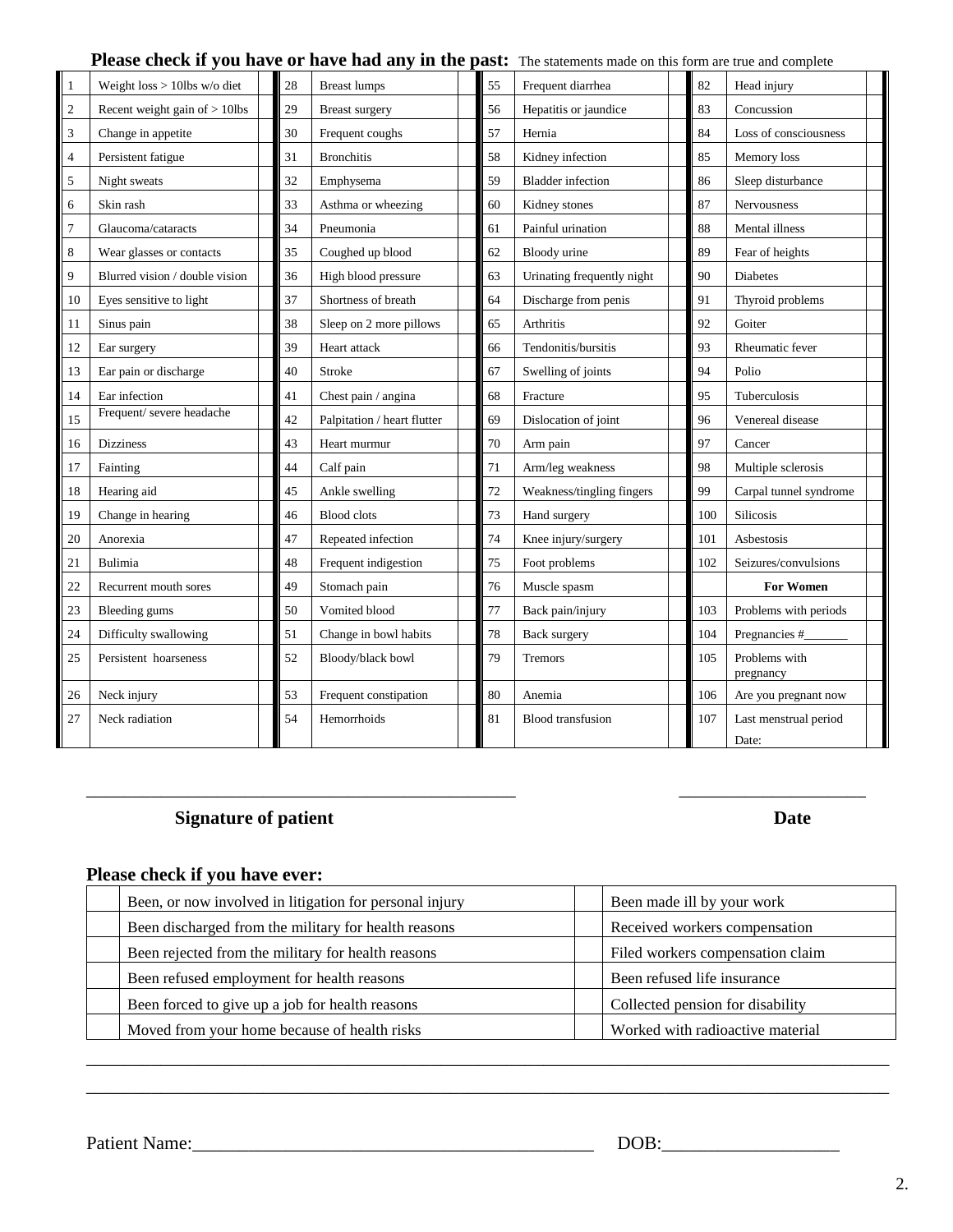#### **Communicable Disease History:**

# Please circle if you have ever had Scarlet Fever | Yes | No Measles | Yes | No German Measles | Yes | No Mumps | Yes | No Chicken Pox | Yes | No Hepatitis | Yes | No

#### **Immunization Record:**

| Measles Vaccine $\frac{\ }{\ }$ / _______ / _______ /    |  |
|----------------------------------------------------------|--|
|                                                          |  |
|                                                          |  |
|                                                          |  |
| Small Pox Vaccine $\frac{\ }{\ }$ / _______ / ________ / |  |
| Tuberculin Test $\frac{\ }{\ }$ / ________ / _______     |  |
|                                                          |  |

Section below to be completed by office:

**Explanation of positive answers from page 2: \_\_\_\_\_\_\_\_\_\_\_\_\_\_\_\_\_\_\_\_\_\_\_\_\_\_\_\_\_\_\_\_\_\_** 

| <b>TEST REPORTS</b>                                              |                      |                |  |  |
|------------------------------------------------------------------|----------------------|----------------|--|--|
| PPD #1: Date given: ___/ ___/ ___                                | Left Forearm ______  |                |  |  |
| Given by:                                                        |                      |                |  |  |
| <b>Results:</b> Date of Read: $\frac{\ }{\ }$ / $\frac{\ }{\ }$  | Negative             | Positive       |  |  |
| Read by:                                                         |                      |                |  |  |
| PPD #2: Date Given $\frac{1}{\sqrt{2}}$                          | Left Forearm _______ | Right Forearm  |  |  |
| Given by:                                                        |                      |                |  |  |
| <b>Results:</b> Date of Read: $\frac{\ }{2}$ / $\frac{\ }{2}$    | Negative             | Positive       |  |  |
| Read by:                                                         |                      |                |  |  |
| Positive reactor:                                                | Yes                  | N <sub>0</sub> |  |  |
| Last Chest x-ray:                                                |                      |                |  |  |
| EKG: N/A                                                         | Negative             | Positive       |  |  |
| Rubella: Non Immune:                                             | <b>Right Deltoid</b> | Left Deltoid   |  |  |
| Date given: $\frac{\ }{\ }$ / __ / __                            |                      |                |  |  |
| Given by:<br><u> 1980 - Andrea Station Barbara, amerikan per</u> |                      |                |  |  |
| Measles: Date Given: $\frac{\ }{\ }$ / $\frac{\ }{\ }$           | <b>Right Deltoid</b> | Left Deltoid   |  |  |
|                                                                  |                      |                |  |  |
| Color blindness test                                             | Negative             | Positive       |  |  |

**Signature of person reviewing form\_\_\_\_\_\_\_\_\_\_\_\_\_\_\_\_\_\_\_\_\_\_\_\_\_\_\_\_\_\_**

\_\_\_\_\_\_\_\_\_\_\_\_\_\_\_\_\_\_\_\_\_\_\_\_\_\_\_\_\_\_\_\_\_\_\_\_\_\_\_\_\_\_\_\_\_\_\_\_\_\_\_\_\_\_\_\_\_\_\_\_\_\_\_\_\_\_\_\_\_\_\_\_\_\_\_\_\_\_\_\_\_\_\_\_\_\_ \_\_\_\_\_\_\_\_\_\_\_\_\_\_\_\_\_\_\_\_\_\_\_\_\_\_\_\_\_\_\_\_\_\_\_\_\_\_\_\_\_\_\_\_\_\_\_\_\_\_\_\_\_\_\_\_\_\_\_\_\_\_\_\_\_\_\_\_\_\_\_\_\_\_\_\_\_\_\_\_\_\_\_\_\_\_ \_\_\_\_\_\_\_\_\_\_\_\_\_\_\_\_\_\_\_\_\_\_\_\_\_\_\_\_\_\_\_\_\_\_\_\_\_\_\_\_\_\_\_\_\_\_\_\_\_\_\_\_\_\_\_\_\_\_\_\_\_\_\_\_\_\_\_\_\_\_\_\_\_\_\_\_\_\_\_\_\_\_\_\_\_\_ \_\_\_\_\_\_\_\_\_\_\_\_\_\_\_\_\_\_\_\_\_\_\_\_\_\_\_\_\_\_\_\_\_\_\_\_\_\_\_\_\_\_\_\_\_\_\_\_\_\_\_\_\_\_\_\_\_\_\_\_\_\_\_\_\_\_\_\_\_\_\_\_\_\_\_\_\_\_\_\_\_\_\_\_\_\_ \_\_\_\_\_\_\_\_\_\_\_\_\_\_\_\_\_\_\_\_\_\_\_\_\_\_\_\_\_\_\_\_\_\_\_\_\_\_\_\_\_\_\_\_\_\_\_\_\_\_\_\_\_\_\_\_\_\_\_\_\_\_\_\_\_\_\_\_\_\_\_\_\_\_\_\_\_\_\_\_\_\_\_\_\_\_ \_\_\_\_\_\_\_\_\_\_\_\_\_\_\_\_\_\_\_\_\_\_\_\_\_\_\_\_\_\_\_\_\_\_\_\_\_\_\_\_\_\_\_\_\_\_\_\_\_\_\_\_\_\_\_\_\_\_\_\_\_\_\_\_\_\_\_\_\_\_\_\_\_\_\_\_\_\_\_\_\_\_\_\_\_\_ \_\_\_\_\_\_\_\_\_\_\_\_\_\_\_\_\_\_\_\_\_\_\_\_\_\_\_\_\_\_\_\_\_\_\_\_\_\_\_\_\_\_\_\_\_\_\_\_\_\_\_\_\_\_\_\_\_\_\_\_\_\_\_\_\_\_\_\_\_\_\_\_\_\_\_\_\_\_\_\_\_\_\_\_\_\_

Patient Name:\_\_\_\_\_\_\_\_\_\_\_\_\_\_\_\_\_\_\_\_\_\_\_\_\_\_\_\_\_\_\_\_\_\_\_\_\_\_\_\_\_\_\_\_\_\_ DOB:\_\_\_\_\_\_\_\_\_\_\_\_\_\_\_\_\_\_\_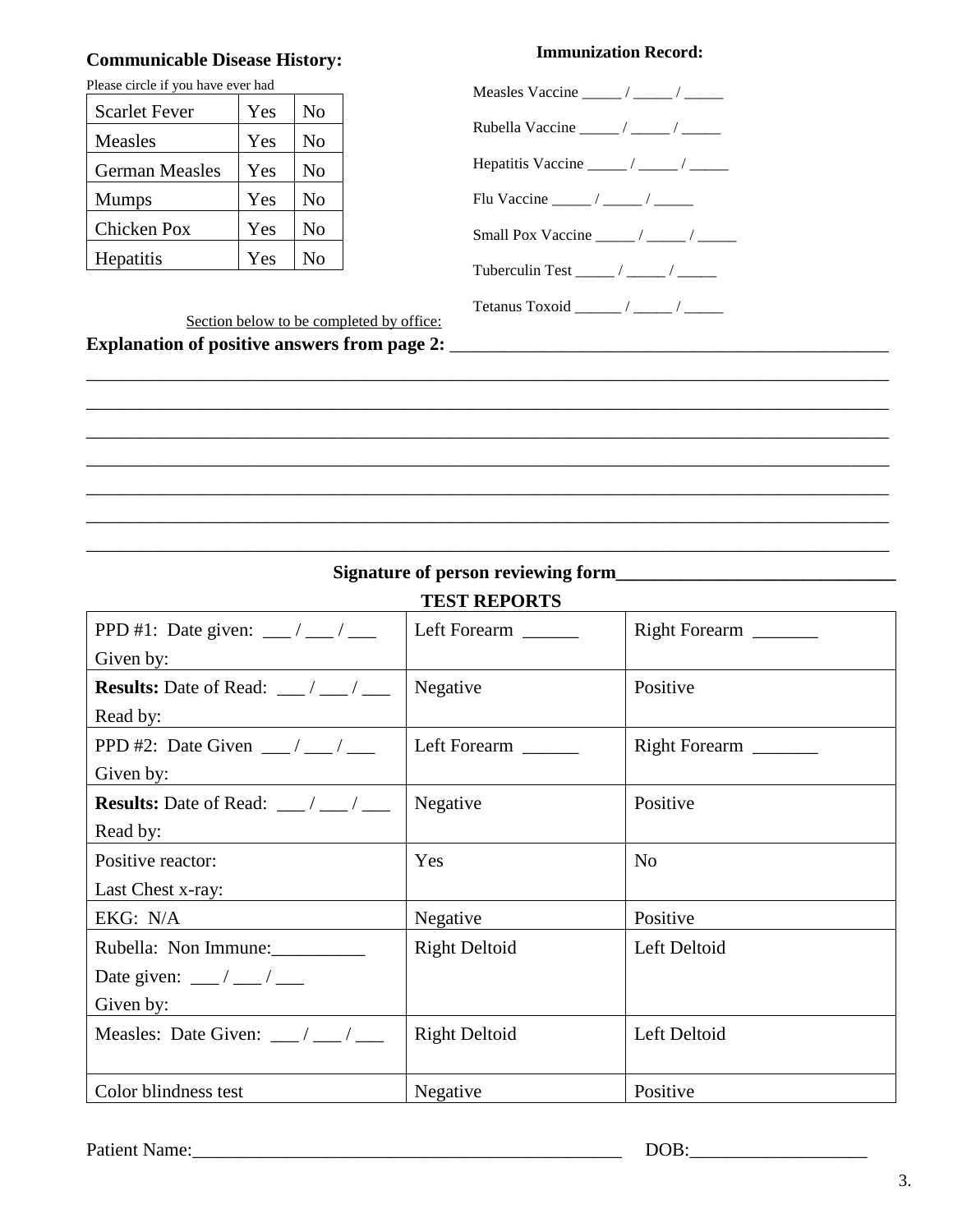## **Physical Examination:**

(To be completed by Medical Provider)

Position:\_\_\_\_\_\_\_\_\_\_\_\_\_\_\_\_\_\_\_\_\_\_\_\_\_\_\_\_\_\_\_\_\_\_\_\_\_\_\_\_\_\_\_\_\_\_\_\_\_\_\_\_\_\_\_\_\_\_\_\_\_\_\_\_\_\_\_\_\_\_

| $\mathbf{r}$<br>. . |  | $\overline{\phantom{a}}$ | - | . |
|---------------------|--|--------------------------|---|---|
|                     |  |                          |   |   |

| <b>Explanation</b> |
|--------------------|
|                    |
|                    |
|                    |
|                    |
|                    |
|                    |
|                    |
|                    |
|                    |
|                    |
|                    |
|                    |
|                    |
|                    |
|                    |
|                    |
|                    |
|                    |
|                    |
|                    |
|                    |
|                    |
|                    |
|                    |

**Medical Provider Signature: \_\_\_\_\_\_\_\_\_\_\_\_\_\_\_\_\_\_\_\_\_\_\_\_\_\_\_\_\_\_\_\_\_\_\_\_\_\_\_\_\_\_\_\_\_\_\_ Date: \_\_\_\_\_\_\_\_\_\_\_\_\_**